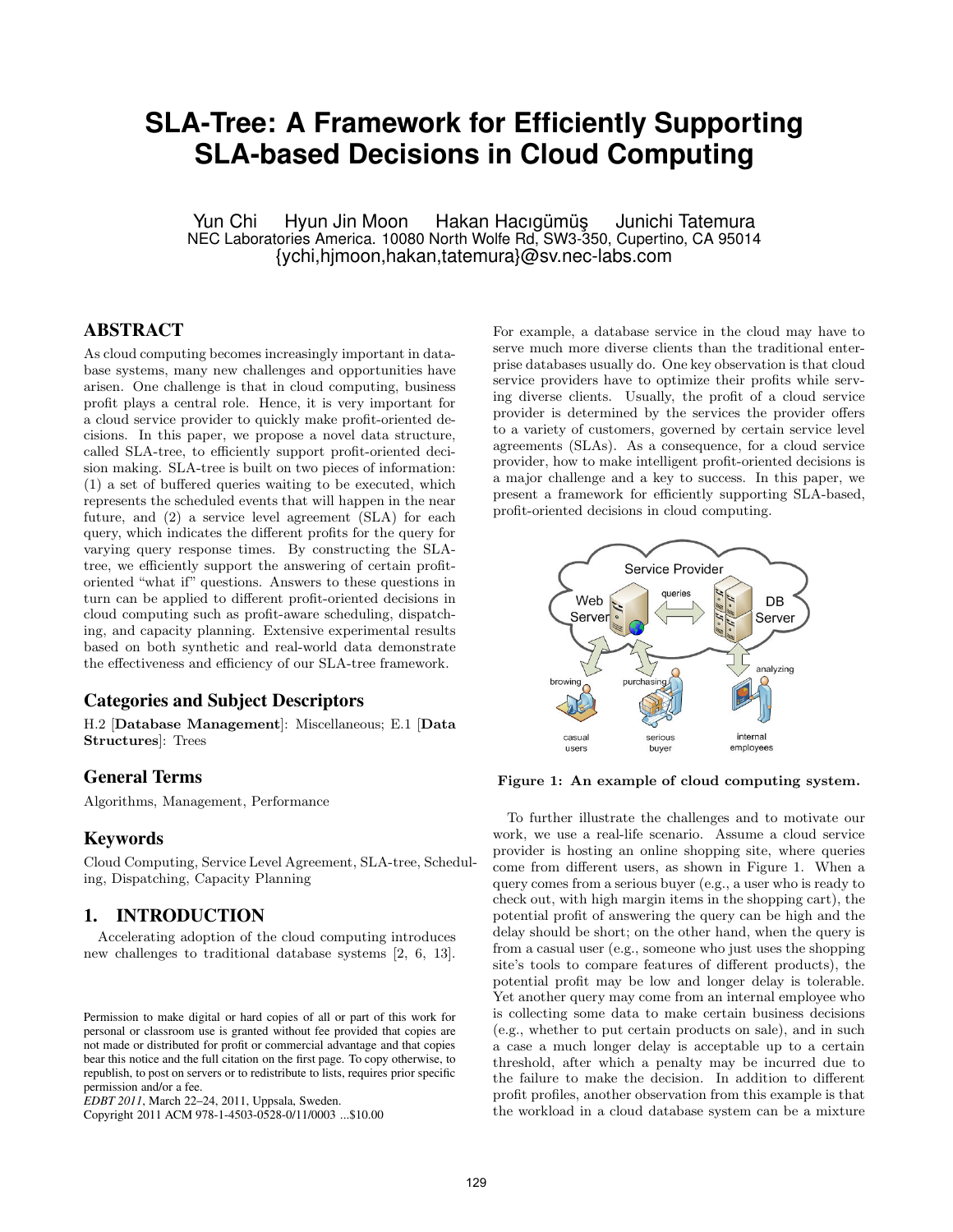of short queries (e.g., OLTP queries from buyers) and long queries (e.g., OLAP queries from internal employees).

In the above scenario, some profit-oriented decisions to be made by the cloud service provider include

- scheduling: When there are multiple queries with different profit profiles, which query should we serve first?
- dispatching and admission control: When a new query arrives, if there are several servers that can handle the query, to which server should we dispatch the new query? Or should we simply reject the new query due to profit consideration?
- capacity planning: Given the current workload and profit situation, should we add a new server?

To address these profit-oriented issues, traditional technologies, we believe, have several weak points. First, most traditional technologies in scheduling and dispatching, focus on *system level metrics* such as database throughput, average query response time, and so on. In contrast, we believe it is in the service provider's best interest to directly optimize the profit while making decisions<sup>1</sup>. Second, although there exist many business analysis tools for profit-oriented decisions, they are often heavyweight and offline. The cloud computing model has to operate in a fast changing environment to provide services to unpredictably diverse set of clients. Therefore, lightweight and real-time decision supporting functionalities are required.

To address these challenges, we propose a framework to efficiently support profit-oriented decisions in database systems in the cloud. The basic idea of our framework is that rather than observing the *output* of a database server for query response time and throughput, we *proactively* look into the query buffer in front of the server for profit information. More specifically, based on the queries buffered in front of the server and their corresponding SLAs, we build a novel lightweight data structure called SLA-tree. SLA-tree not only encodes the information about the profit situation in the near future, but also is able to efficiently infer the potential profit impact if certain conditions are changed in the system. Equipped with such capability, we ask a series of "what if" questions to SLA-tree in real time to make profit-oriented decisions in scheduling, dispatching, capacity planning, and so on. The SLA-tree framework is illustrated in Figure 2.



Figure 2: The SLA-tree Framework.

The main contributions of this paper are summarized as follows.

- We propose a novel data structure, SLA-tree, to support profit-oriented decisions in cloud computing. SLAtree combines a sequence of buffered queries together with the SLA of each query, and it is able to efficiently infer the potential profit change if certain set of queries are postponed or expedited.
- We present how SLA-tree can be used as an efficient framework to improve the profit efficiency of variety of system components, such as scheduling, dispatching, and capacity planning, which are relevant to cloud computing systems.

The rest of the paper is organized as the following. In Section 2, we provide background information. In Section 3, we introduce SLA-tree by using a simple 1/0 profit model. In Section 4, we show how SLA-tree can be extended to handle general profit models. In Section 5, we describe the implementation of SLA-tree in detail and analyze its time and space complexities. In Section 6, we demonstrate how to leverage the information in SLA-tree for profit-oriented tasks in a cloud database system such as scheduling, dispatching, and capacity planning. We show experimental results in Section 7 and discuss some limitations of SLA-tree in Section 8. Finally, we conclude the paper in Section 9.

# **2. BACKGROUND INFORMATION**

In this section, we provide some background information. We start with an introduction to service level agreements (SLAs). Then we describe the system setting in our framework. Finally, we discuss some related work.

#### **2.1 Service Level Agreements (SLAs)**

An SLA is a contract between a service provider and its customers. SLAs are used to indicate the profits the service provider may obtain if the service is delivered at certain levels, and the penalty the service provider has to pay if the agreed-upon performance is not met. There exist many forms of SLAs with different metrics (query response time, throughput, availability, security, etc.) and measurement methods (e.g., measured at a per-customer level or a perquery level).

In this paper, we use the SLA metric on query response time, which is the time between a query is presented to the system and the time when the query execution is completed. For the SLA shape, we choose to use stepwise functions, because they were commonly used in previous studies and they naturally capture business terms stated in the service contracts [21]. More specifically, as illustrated in Figure  $3(a)$ , assuming a query is presented to the system at time 0, if the system is able to finish the execution of the query at time  $t$ , where  $t$  is earlier that  $t_1$ , then the service provider obtains a gain of  $g_1$ ; otherwise, if  $t_1 < t \leq t_2$ , the gain is  $g_2$ , and so on. Finally, if the answer cannot be delivered within a certain delay  $(t_2 \text{ in our example})$ , a penalty p is incurred<sup>2</sup>.

<sup>&</sup>lt;sup>1</sup>In the scheduling community, however, there exist several cost-based methods that are closely related to profit-oriented decisions, and we will discuss them in related work.

<sup>&</sup>lt;sup>2</sup>In this case, the service provider can actually choose to drop the query, since the penalty p has already happened. However, in this paper we choose not to drop the query, assuming the client may still request the query result even the deadline has passed, which can be seen in many application scenarios.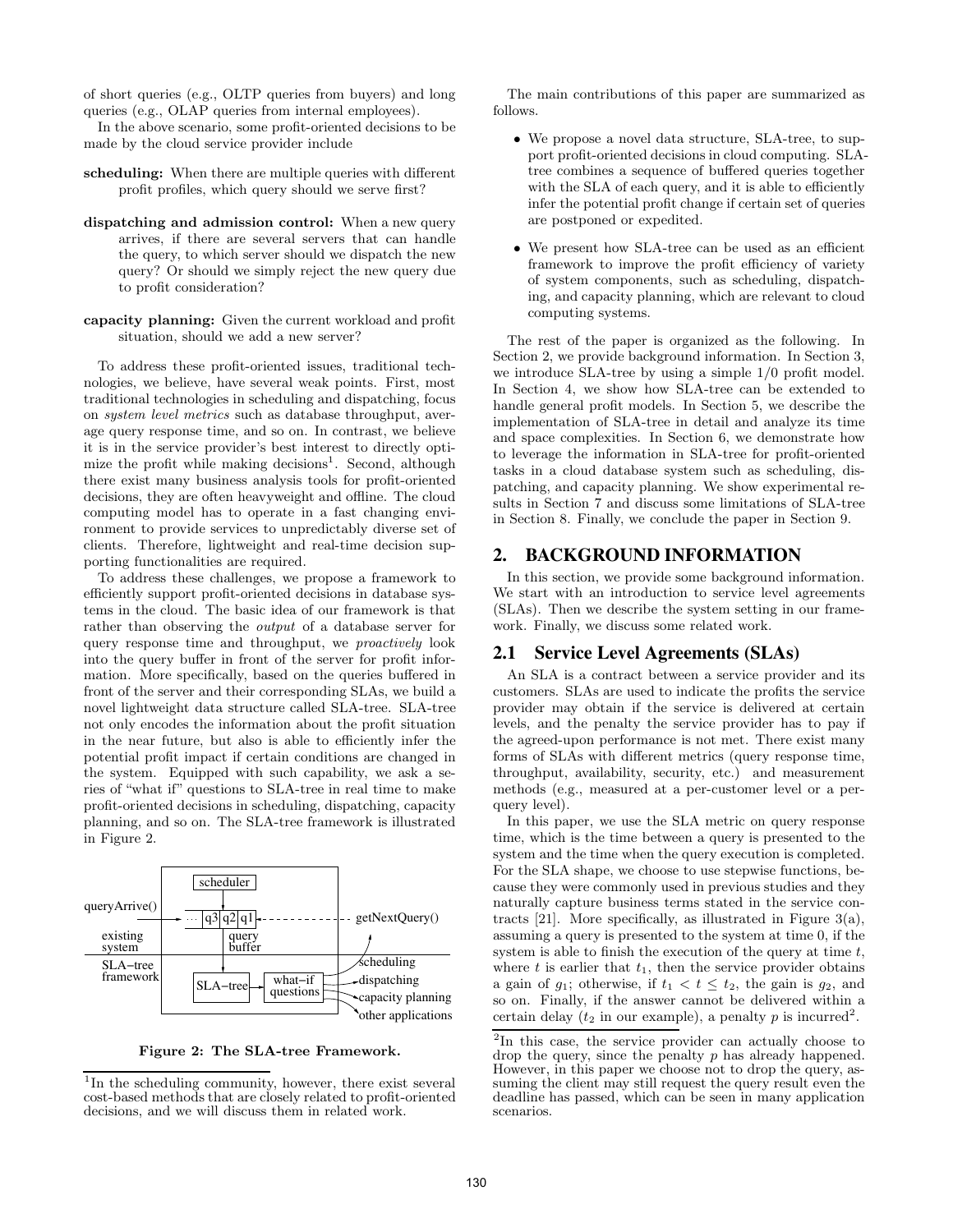As an example of the use case for the SLA in Figure 3(a), we use the system described in Figure 1 again. When a buyer issues a query (e.g., by clicking a "check-out" button) to place an order, a response time less than  $t_1$  may indicate a normal check-out time. On the other hand, if the response time is longer than  $t_1$ , the buyer may lose patience and attempt to cancel the order. Finally,  $t_2$  may represent the timeout threshold of the client's browser, whereas after  $t_2$ , a query result (e.g., the order confirmation) becomes invalid.



Figure 3: SLAs with (a) general profit-penalty model, (b) g/0 profit model, and (c) 1/0 profit model, assuming the query arrives at time 0.

Other than Figure  $3(a)$ , in Figures  $3(b)$  and  $3(c)$  we show two special cases of SLAs with a single step in the stepwise functions. These special cases will be used to facilitate the introduction of our framework.

In addition, we choose query-level SLAs instead of customerlevel SLAs. The reason for this choice is that very often, even for the same customer, the service provider can assign different prices for queries within the expectation (e.g., the first 1000 queries during a day) and those beyond budget (e.g., over-use charge).

Profit vs. Revenue From the service provider's point of view, its profit is the difference between the revenue (e.g., determined by SLAs) and the cost(e.g., hardware and software costs). In most part of this paper, when we talk about profit, we refer to the revenue part, which is directly related to SLAs. That is, we consider the cost part to be fixed when comparing the profit of different decisions.

#### **2.2 System Setting**

Our high-level system setting is shown in Figure 4. The system consists of multiple servers, where queries arrive to the system dispatcher. The dispatcher dispatches each incoming query to one of the servers (or maybe rejects the query if admission control is in place). When a query is dispatched to a database server, if the server is busy, the query joins a buffer of queries waiting to be executed. When the execution of the current query in the server is completed, the query at the front of the buffer is executed next, or optionally, a scheduler picks a query from the buffer to be executed next according to certain scheduling policies.

We consider the case where there is only one buffer for each server. Furthermore, we focus on online decision making where the query workload is not known beforehand.

#### **2.3 Related Work**

In the areas of computer networks and database systems, scheduling and dispatching have been studied for decades [14] and numerous policies have been proposed and studied in various areas such as computer networks [4], database systems [18], and Web services [19].



Figure 4: The system setting.

Some well-known scheduling policies include first-comefirst-serve (FCFS), shortest-job-first (SJF), earliest-deadlinefirst (EDF), and so on. Each of these scheduling policies has its own merits. However, these scheduling policies are profitunaware and they usually optimize certain system-level metrics such as throughput and average response time. More recently, there has been some work on profit-based scheduling. Haritsa et al. [10] proposed a value-based scheduling in database systems, where the value of a query is based both on a fixed priority and a hard deadline. Peha et al. [15] proposed CBS, a cost-based scheduling that schedules queries according to their expected cost (profit) whereas the cost changes over time. Gupta et al. [9] argued that, in a business intelligent system, a performance metric should use a user's perspective instead of a system perspective, and accordingly proposed an end-to-end solution that takes fairness, effectiveness, efficiency, and differentiation into consideration. Similar ideas had appeared in the field of high-performance grid computing. Chun et al. [3] used a user-centric performance metric, where the utility of a job depends on the execution time, and designed scheduling algorithms accordingly. Irwin et al. [11] considered a utility function with a gradually increasing penalty with a bound and demonstrated better performance than that in [3].

For dispatching, other than the simplest Round-Robbin policy, a commonly used approach is least-work-left (LWL), which dispatches a query to the server that currently has the least workload (including the workload left for the query being executed in the server and the expected total workload among all queries waiting in the buffer; see Zhang et al. [20] for a detailed discussion). More recently, Schroeder et al. [17] proposed size-interval based task assignment (SITA), which classifies queries according to their execution time and then dedicates certain number of servers to each query class. However, most existing work on dispatching targeted at balancing the workload, and they are not profit aware.

Another topic related to profit-oriented decision making is to predict the query execution time, because it is needed for making the right decisions. There have been some recent studies that estimate query execution time by using machine learning techniques. Elnaffar et al. [5] used classification techniques to predict if a workload is OLTP or DSS (Decision Support System). Ganapathi et al. [7] used advanced kernel methods and a k-nearest-neighbor approach to predict the execution time of a query, by using the information in the query plan. The encouraging results from these studies show that we can obtain reliable estimation of query execution time and use it in profit-oriented decision making.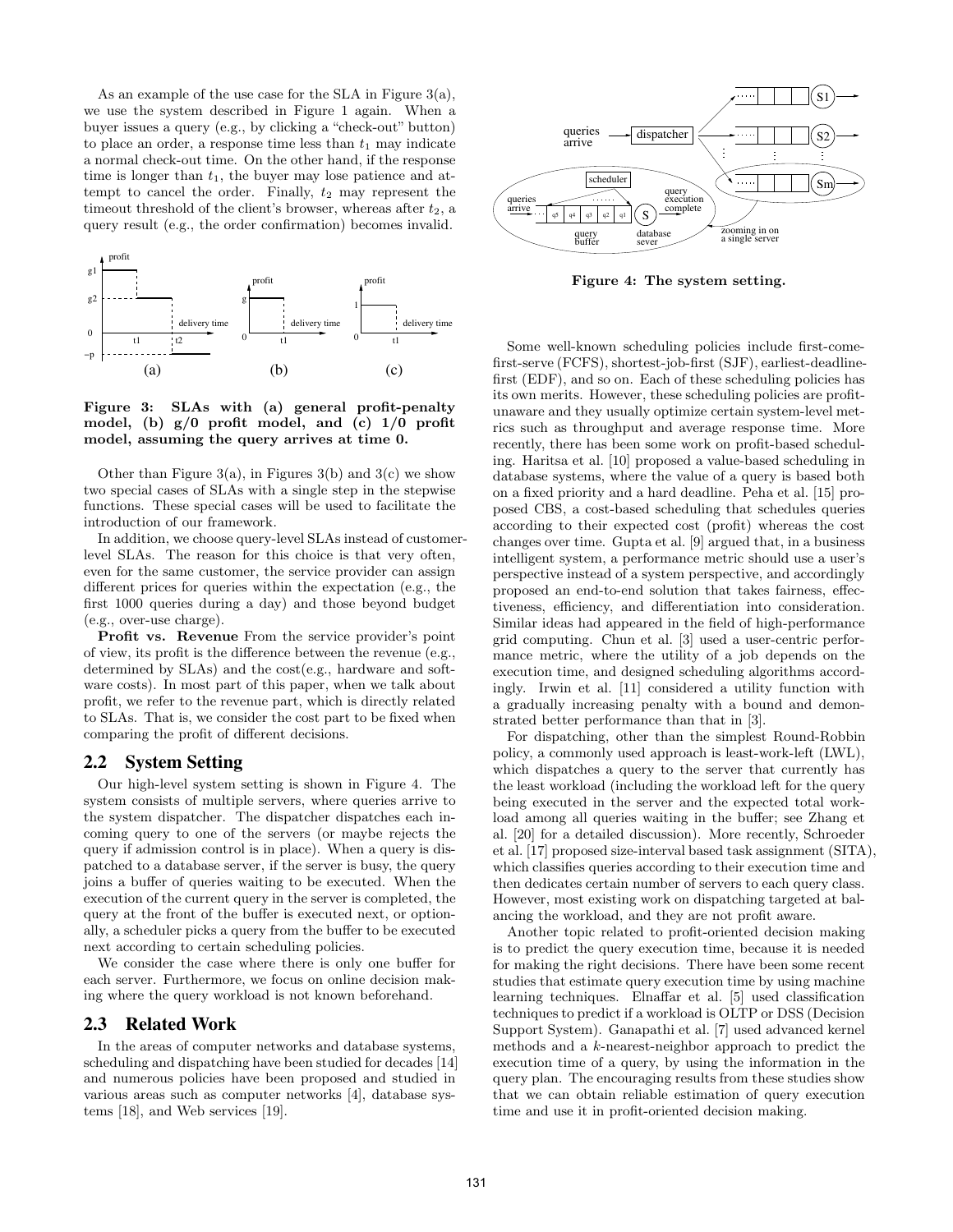#### **3. SLA-TREE FOR 1/0 PROFIT MODEL**

Fundamentally, SLA-tree is mainly used to efficiently answer two key questions about potential profit change among queries in the buffer. In this section, we introduce these two questions, discuss why they cannot be answered efficiently by using naive approaches, and show how SLA-tree is built to answer the questions efficiently.

#### **3.1 Two Key Questions to Answer**

Assume that at a given time  $t$ , there are  $N$  independent queries  $\{q_1, \ldots, q_N\}$  to be executed sequentially in a database server, and each query has its own SLA. Furthermore, we assume the order of query execution is fixed (either determined by the time when the queries join the buffer, or decided by a certain scheduling policy). Without loss of generality, we assume the query execution order is  $q_1 \prec q_2 \prec$  $\cdots \prec q_N$ , i.e.,  $q_1$  is to be executed first and then  $q_2, ...,$  and finally  $q_N$ .

The high-level objective of our SLA framework is as follows. By combining the order  $q_1 \prec q_2 \prec \cdots \prec q_N$  with the SLAs associated with the queries, we build a data structure, SLA-tree, in order to efficiently answer the following two key questions.

**Two key questions:** For any m and n such that  $1 \le m \le$  $n \leq N$ , and for arbitrary time interval  $\tau$ ,

- **postpone(m,n,** $\tau$ ) How much profit will be lost if we postpone queries  $q_m, q_{m+1}, \ldots, q_n$  (with respect to their originally scheduled starting time) by a time of  $\tau$ ?
- $\mathbf{expected}(m,n,\tau)$  How much profit will be gained if we expedite queries  $q_m, q_{m+1}, \ldots, q_n$  (with respect to their originally scheduled starting time) by a time of  $\tau$ ?

Then equipped with the capability of answering these two key questions efficiently, we can ask a variety of "what if" questions to support profit-oriented decisions in the system. We will defer the discussion on the application areas of "what if" scenarios in a later section (Sections 6) and instead, in this section and the next two sections, we describe how to answer  $postcone(m,n,\tau)$  and  $expedite(m,n,\tau)$  efficiently by using SLA-tree.

#### **3.2 Naive Approaches**

Before showing how SLA-tree is built to efficiently answer the above two key questions, we first examine why naive approaches fail to do so.

The most naive approach is to directly calculate the answers to the postponing and expediting questions from the query buffer. More specifically, we first compute the original total profit for queries  $q_m, q_{m+1}, \ldots, q_n$ , assuming they would be executed on schedule; then we compute the new total profit assuming these queries would be postponed (or expedited) by  $\tau$  from their originally scheduled starting time; the difference between the two profits is therefore the answer. As can be seen, to answer each question about postponing and expediting, it will take  $O(N)$  time. This is too slow if answers to many such questions are needed at the same time. For example, it will take  $O(N^2)$  time if answers to N such questions are needed by certain applications.

A more sophisticated approach is to pre-compute the answers to **postpone** $(1,i,\tau)$  and **expedite** $(1,i,\tau)$  for each query  $q_i$ . After this pre-computation, the profit change for postponing or expediting any subset  $q_m, q_{m+1}, \ldots, q_n$  can be

derived in  $O(1)$  time. A moment of thought will reveal that this approach can only handle a fixed constant  $\tau$ , and it fails if  $\tau$  is a variable in the questions. However, as will be seen momentarily, this idea of pre-computing cumulative values to facilitate efficient question answering is one key technique used by our SLA-tree data structure.

#### **3.3 Building and Querying the SLA-tree**

In this subsection, we introduce our SLA-tree for efficiently handling the two key questions of  $postcone(m,n,\tau)$ and  ${\bf expectedite(m,n,\tau)}$ . To begin with, in this section we focus on the simplest SLA, the 1/0 profit SLA as shown in Figure  $3(c)$ , where a profit of 1 is gained if the delay is less than  $t_1$  and 0 otherwise (i.e., there is no penalty). We extend SLA-tree to general SLAs in the next section.

#### *3.3.1 Converting Delay to Slack*

To make the discussion easier to follow, we first convert the delivery time in the SLA definition (Figure 3) into another concept of the *slack* time.

In the  $1/0$  profit SLA model, for each query  $q_i$  in the buffer, there are three parameters:  $t_i^d$ ,  $t_i^s$ , and  $\tau_i$ .  $t_i^d$  is the deadline for query  $q_i$ . That is, if query  $q_i$  is finished before  $t_i^d$ , the profit to the service provider is 1, otherwise the profit is 0. Obviously,  $t_i^d$  depends on the arrival time and the SLA threshold  $t_1$  for query  $q_i$ .  $t_i^s$  is the scheduled starting time for query  $q_i$ .  $\tau_i$  is the execution time for  $q_i$  in the database server. For convenience, instead of  $t_i^d$  and  $t_i^s$ , in the following



Figure 5: Illustration of how the slack is derived.

discussion we focus on a derived value—the *slack* time s<sup>i</sup> for  $q_i$ , where  $s_i = t_i^d - t_i^s - \tau_i$ , as illustrated in Figure 5. In other words, slack  $s_i$  is the time that  $q_i$  can be further *postponed* (with respect to its originally scheduled starting time) without introducing additional penalties. If the slack is a negative value, we reverse its sign and call the result *tardiness*, which is again a positive value. In other words, if  $s_i < 0$ , then the tardiness  $-s_i$  indicates the time that  $q_i$ has to be *expedited* (with respect to its originally scheduled starting time) in order to avoid its profit loss.

# *3.3.2 Building the Slack Tree* S +

The SLA-tree framework consists of a pair of components a slack tree  $S^+$  and a tardiness tree  $S^-$ . The slack tree  $S^+$ is a complete binary search tree built as follows. First, we compute the *slacks*  $s_1, \ldots, s_N$  for all the queries  $q_1, \ldots, q_N$ and sort them in the increasing order (without loss of generality, we assume these  $N$  slack values are distinct). Then the queries whose slack values are non-negative are used to construct the binary search tree  $S^+$ , which is constructed by merging the sorted list in a bottom-up fashion. More specifically, the sorted list of queries (sorted by their slacks, which are positive) are the leaf nodes of  $S^+$ , and upward pairwise merges are recursively applied to build the internal nodes of  $S^+$ . Each node d of  $S^+$  has two parts: a slack value  $d_{\tau}$  and an ordered list of descendants  $d_{l}$ . Here is a recursive description: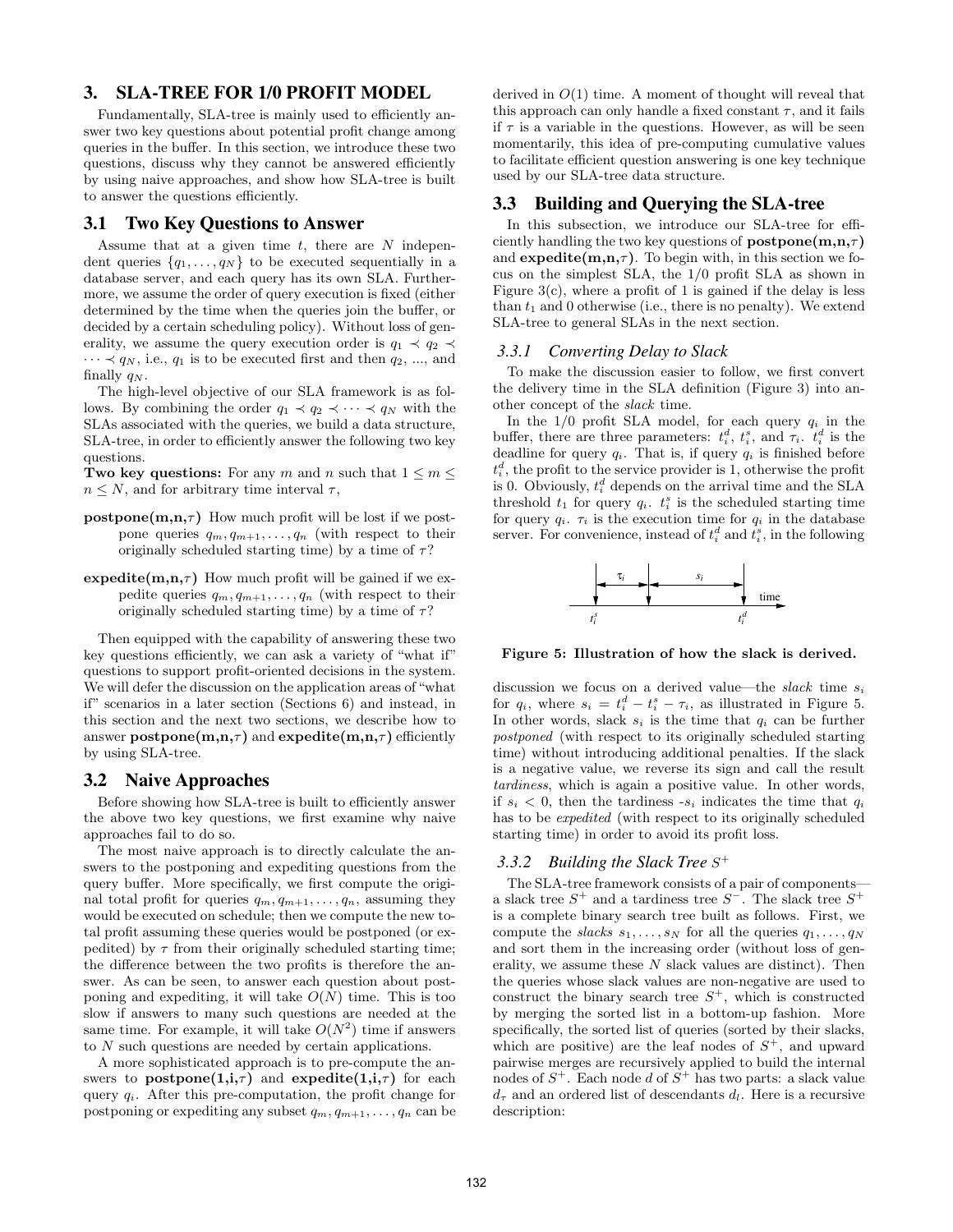- Each leaf node d in  $S^+$  corresponds to a query  $q_i$ : its slack value  $d_{\tau}$  is the query's slack  $\tau_i$  and its descendant list contains a single item:  $i$ , the id of the corresponding query  $q_i$ ;
- For an internal node d, its slack value  $d_{\tau}$  is the middle point between the largest slack value in its left subtree and the smallest slack value in its right subtree; and its descendant list contains the query id's of all its descendant nodes, sorted by query id.



Figure 6: The simple version of a slack tree in the SLA-tree, with 1/0 profit model.

Figure 6 shows an example of slack tree. We will use this as a running example in the rest of the paper. In this example, we assume there are 16 queries  $q_1$  to  $q_{16}$ . Without loss of generality, we assume the query execution order is  $q_1 \prec q_2 \prec \cdots \prec q_{16}$ . In addition, for illustration purposes, in this example we assume queries with odd ids have positive slack values and queries with even ids have negative slack values (positive tardiness values). As a consequence, the slack tree in Figure 6 is constructed by queries  $q_1, q_3, \ldots, q_{15}$ . In the figure, for each node  $d$  in the slack tree, its slack value  $d_{\tau}$  is given by a number on top of a line segment and its descendant list is shown as an array in a square box. For example, look at node D: it is an internal node with a slack value of  $d_{\tau}=15$  and a list of two descendants with ids 5 and 11, respectively.

# *3.3.3 Querying the Slack Tree* S +

After  $S^+$  has been built, we now show how to efficiently answer **postpone** $(m,n,\tau)$  by using  $S^+$ . We first start with a special case where  $m=1$ , i.e., **postpone** $(1,n,\tau)$ . To answer **postpone** $(1,n,\tau)$ , we traverse  $S^+$  starting from visiting the root in the following way. An accumulator  $c$  is used and its initial value is set to zero. For an internal node  $d, \tau$ is compared with  $d_{\tau}$ . There can be two cases:

- $\tau \leq d_{\tau}$  If this happens, then we know *none of* (the queries corresponding to) the descendants of d's right child has slack less than  $\tau$  and so they can be safely ignored, because their profit will not be affected if they are postponed by  $\tau$ . If this happens, we simply visit the left child of d and ignore the right child of d.
- $\tau > d_{\tau}$  If this happens, then we know *all of* (the queries corresponding to) the descendants of d's left child have slacks less than  $\tau$ , and so each of them will lose a profit of 1. The only unknown is how many of them have id's less than or equal to  $n$ . This can be answered by a binary search for  $n$  in the descendant list of the left child of  $d$ . Assuming this number of queries is  $k$ , then we increase  $c$  by  $k$  and visit the right child of  $d$ .

The traversal will finally arrives at a leaf node d. When this happens, we increment  $c$  by 1 if the query id in the leaf node d is less than or equal to n and  $\tau > d_{\tau}$ . Finally, the result  $c$  represents the number of queries that  $(1)$  have id's less than or equal to n and (2) have slacks less than  $\tau$ . This number c is exactly the profit loss that will be introduced in  $q_1$  through  $q_n$  if they are postponed by a time interval of  $\tau$ .

The arrows in bold in Figure 6 show the traversal path for answering the question  $postcone(1, n=9, \tau = 32)$ . (1) Starting at root node A, because  $\tau < d_A = 45$ , we ignore the right subtree of A and visit node B; (2)  $\tau > d_B = 25$ and so we move to node  $E$  and increase  $c$  by 1, which is the number of ids in the descendant list of node  $D$  that are less than n; (3)  $\tau < d_E = 35$  and so we ignore E's right subtree and move to  $J$ ; (4)  $J$  is a leaf node with id 3, which is less than n, and  $\tau > d_J = 30$ , so c is increased by 1 again. The final answer is therefore  $postcone(1,9,32) = 2$ .

Next, to generalize to arbitrary  $m$  and  $n$ , it can be easily shown that for a fixed  $\tau$ , **postpone**() has the following additive property:

$$
\begin{aligned} \mathop{\mathrm{postpone}}(m,n,\tau) &= \mathop{\mathrm{postpone}}(1,n,\tau) \\ &\quad - \mathop{\mathrm{postpone}}(1,m\text{-}1,\tau). \end{aligned}
$$

Querying  $S^+$  can be handled in time  $O((\log N)^2)$  in this naive implementation of SLA-tree:  $(\log N)$  steps of traversal and each step involves at most one binary search in the descendant list (of the left child). However, in Section 5 we show a more sophisticated implementation of SLA-tree using auxiliary information that reduces the query time complexity to  $O(\log N)$ .

# *3.3.4 Building and Querying the Tardiness Tree* S −

The tardiness tree  $S^-$  is built in the same way as the slack tree  $S^+$ , except that  $S^-$  is built for those queries with negative slacks (and hence positive tardiness values) and the slack value  $d_{\tau}$  is replaced by tardiness values, which are again positive. Then we can easily show that  $expedite(m,n,τ)$ can be answered by traversing  $S^-$  in exactly the same way we previously traversed  $S^+$ .

#### **4. SLA-TREE FOR GENERAL PROFIT MODEL**

In this section, we describe how SLA-tree can handle the general profit model, as illustrated in Figure 3(a). We start with an intermediate step, the  $g/0$  profit model, as illustrated in Figure 3(b).

#### **4.1 g/0 Profit Model**

Recall that when moving to a right child, we ask its left sibling "in your descendant list, how many of them have ids less than or equal to  $n$ ". Actually, what we really cared about is not "how many" but "how much profit loss". These two happen to be identical in the case of 1/0 profit. So if we have  $q_i/0$  profit, where  $q_i$  is the profit loss because of missing  $q_i$ 's deadline, what we really care about is "among the queries with id's less than or equal to  $n$  in your descendant list, what the total profit loss is". Therefore, if we have this total profit loss for each entry in each descendant list, then we can handle arbitrary profit loss. This can be achieved by accumulating and recording these total losses while merging the descendant lists. It can be shown (detailed in the next section) obtaining such losses can be done in an incremental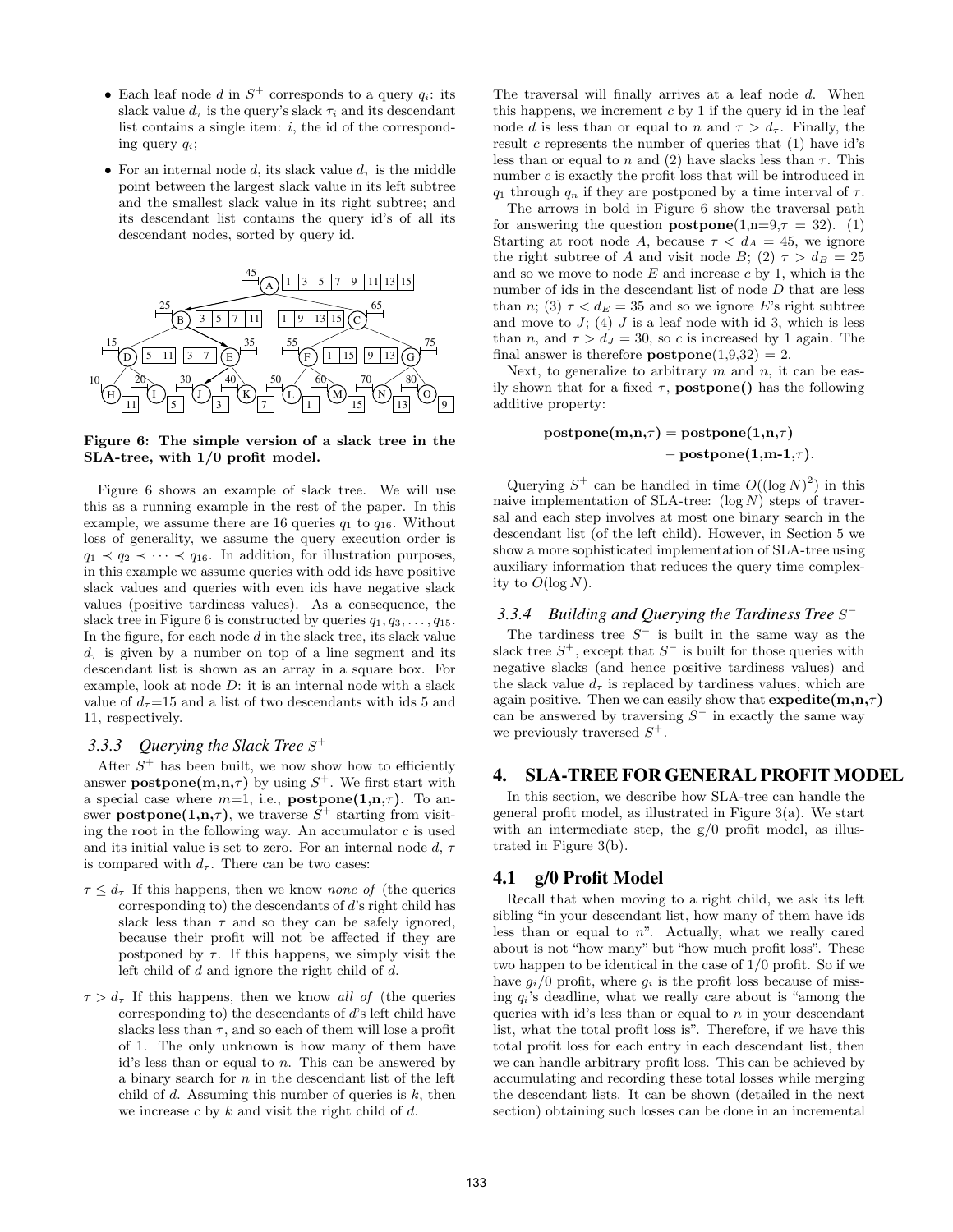way and so will not change the time complexity of building the SLA-tree.



Figure 7: The simple version of a slack tree in the SLA-tree, with g/0 profit model.

In Figure 7, we extend our running example by adding a profit loss to each query (shown at the bottom of the descendant lists) and showing the corresponding SLA-tree with accumulated profit losses. For example, from node D, we can see that among the descendants of D, the total profit loss for queries with ids of 5 or lower is 200, and that for queries with ids of 11 or lower is 300. It can be shown that if we ask  $postcone(1,9,32)$  again, the answer will be a profit loss of 300.

## **4.2 General Profit Model**

Now we show how SLA-tree can be extended to handle the general profit model as described in Figure  $3(a)$ . The key idea here is to decompose a general profit model SLA into the sum of several g/0 profit model SLAs. This is illustrated in Figure 8. If the query execution is completed before  $t_1$ , a profit gain  $g_1$  is obtained; otherwise if it is completed before  $t_2$ , a smaller profit gain  $g_2$  is obtained; otherwise, a penalty  $p$  is incurred. There is an equivalent profit model: for each query, the service provider starts by paying the penalty  $p$ upfront; then if the query execution is completed before  $t_2$ , a profit gain  $g'_2 = g_2 + p$  is made; if in addition, the query is completed before  $t_1$ , an *additional* profit gain  $g'_1 = g_1 - g_2$ is made. (It is worth noting that in this equivalent model,  $p$ can be excluded from future consideration, for its net effect has been absorbed by  $g'_2$ .) With such a decomposition of SLAs, we can extend SLA-tree in the following way to handle SLAs with the general profit model.



Figure 8: (a) SLA with multiple levels of profits, and (b) the profit decomposition into three  $g/0$  profits.

We start by decomposing the general SLA into the sum of several  $g/0$  profit models, as shown in Figure 8(b). Assuming each SLA-tree has exactly  $K$  steps, we can duplicate each query id by *K-1* times (obviously with different slack or tardiness values). Then we can build and query SLA-tree the same way as before. However, there are two changes here: when merging two descendant lists, if two copies of the same query meet, then their accumulative profits are added and they are combined as a single query in the current descendant list. The details are given the next section. Second, because the number of nodes in SLA-tree is now  $NK$  (because each of the N queries corresponds to  $K - 1$ leaf nodes in the SLA-tree), the time and space complexity become  $O(NK \log(NK))$ , and the time complexity for querying SLA-tree becomes  $O(log(NK))$ .

In Figure 9, we show 4 queries with different general SLAs and in Figure 10, we show the corresponding SLA-tree<sup>3</sup>.



Figure 9: Profits for the 4 queries in the example.



Figure 10: The simple version of a slack tree in the SLA-tree, with general profit model.

#### **5. DETAILS OF SLA-TREE**

In this section, we first provide the implementation detail for a sophisticated version of SLA-tree that achieves the  $O(NK \log(NK))$  time complexity, and then provide the formal proofs for the space and time complexities of the implementation.

#### **5.1 SLA-Tree Implementation**

Figure 11 illustrates the information stored in the sophisticated version of SLA-tree (we only show the slack tree here). We discuss this information in detail.

First, as mentioned before, SLA-tree is a *complete* binary search tree. That is, a node either is a leaf (and so corresponds to a query) or has exactly two children. Therefore, the tree size is  $2M-1$  where M is the total number of leaf

<sup>3</sup>Note that the SLA of each of the 4 queries in Figure 9 are obtained by joining those of two queries in Figure 7, and hence the two SLA-trees happen to be very similar.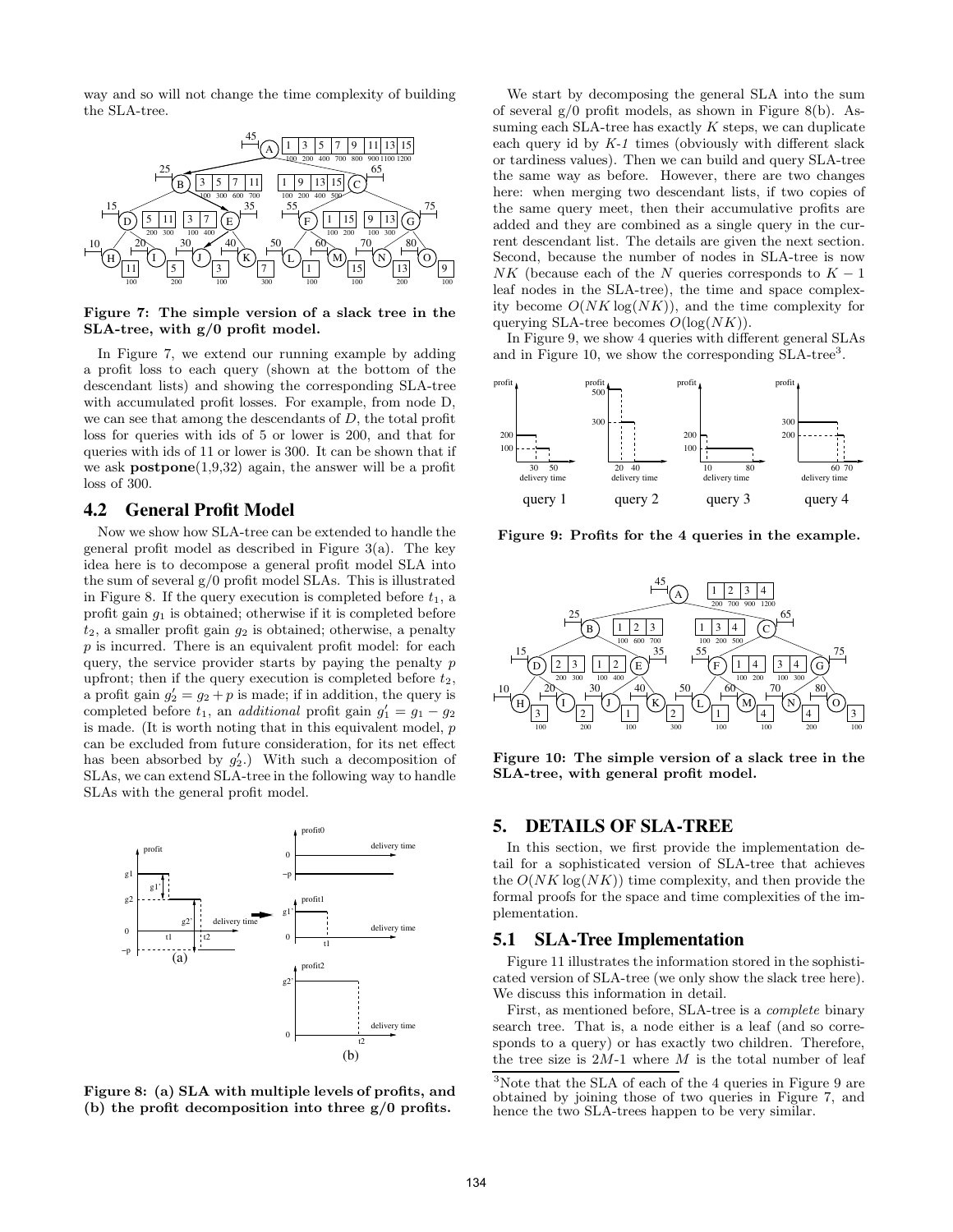

Figure 11: The complete version of SLA-tree.

nodes, i.e., the number of queries (and their duplications generated by the decomposition of SLAs) that have positive slacks. So  $M$  is bounded by  $NK$ , where  $N$  is the total number of queries in the query buffer (where a query can be in the slack tree, or the tardiness tree, or both) and  $K$ is the maximal number of "steps" in the stepwise SLA. In Figure 11, nodes A through G are internal nodes, and nodes  $H$  through  $O$  are leaf nodes.

Second, for each SLA-tree node d, its slack value  $d_{\tau}$  is the average between the maximum slack in its left subtree and the minimum slack value in its right subtree. This slack value is the search key for the binary search tree. In addition, the descendant list of d records the ids of all the queries who are decedents of d, and the ids in the list are in an increasing order. Such an order can be automatically obtained during the SLA-tree construction, as shown in detail in Figure 13. For each query id  $i$  in  $d$ 's descendant list, there is a number (indicated by the numbers below the boxes in Figure 11) records the information about *among all queries with ids*  $\leq i$  *in the descendants of d, the total profit loss if they are all postponed by*  $d_{\tau}$ . Again as shown in Figure 13, such total profits can be easily obtained during the SLA-tree construction.

Third, the last piece of information in SLA-tree is the left/right pointers for each item in a descendant list. For an internal node  $d$ , for each query id  $i$  in  $d$ 's descendant list, i's left pointer records *the index, in the descendant list of* d's left child, of the largest query id that is  $\leq i$ . The right pointer of  $i$  is defined similarly but based on  $d$ 's right child. A moment of thought will reveal that such a pointer

|                  | Algorithm buildSlackTree $(Q)$                        |
|------------------|-------------------------------------------------------|
| ⊳                | <b>input:</b> $Q$ , the list of queries with SLAs     |
| ⊳                | <b>output:</b> $T$ , the slack tree                   |
| 1:               | $Q_1 \leftarrow$ decompose Q according to SLAs:       |
| 2:               | $Q_2 \leftarrow \{q \in Q_1 : q, slack > 0\};$        |
| 3:               | $Q_3 \leftarrow Q_2.\text{sortBySlack}$ .             |
| $\triangleright$ | construct $T$ by bottom-up merge                      |
| 4:               | $s \leftarrow Q_3$ size();                            |
| 5:               | $T \leftarrow$ a complete binary tree with size 2s-1; |
| 6:               | insert $Q_3$ , in order, into T as leaf nodes;        |
| 7:               | $i \leftarrow T.size() - 1;$                          |
| 8:               | while $(i+1) \neq T$ root do                          |
| 9:               | merge $(T[i], T[i+1], T[i/2])$ ;                      |
| 10:              | $i \leftarrow i-2$                                    |
| 11:              | return $T$ :                                          |

Figure 12: Implementation of buildSlackTree().

records exactly the location that will be resulted by the binary search in the naive version of SLA-tree (as described in previous sections). Therefore such pointers, because their construction cost does not increase the overall time complexity, are the key to reduce the SLA-tree question answering time from  $O(\log^2(NK))$  to  $O(\log(NK))$ .

In Figures 12 and 13, we show the pseudo code for operations buildSlackTree() and merge(), the two key steps in SLA-tree construction. In Figure 14, we show the pseudo code for postpone(), the key step in question answering by using SLA-tree.

|                  | Algorithm $merge(l,r,p)$                                                  |
|------------------|---------------------------------------------------------------------------|
| $\triangleright$ | <b>input:</b> left child node $l$ , right child node $r$                  |
| $\triangleright$ | <b>updated:</b> parent node $p$                                           |
| 1:               | $p$ . Bound $\leftarrow$ l. Bound; $p$ . uBound $\leftarrow$ r. uBound;   |
| 2:               | $p.\text{slack} \leftarrow (l.\text{uBound} + r.\text{IBound})/2;$        |
| 3:               | $lPtr, rPtr, Ildx, rldx \leftarrow 0$ 's;                                 |
| $\triangleright$ | merge                                                                     |
| 4:               | while $Ptr < l$ desc size() or rPtr $\langle r$ desc size() do            |
| 5:               | if $l.\text{desc}[\text{lPtr}] < r.\text{desc}[\text{rPtr}]$              |
| 6:               | $p.\text{desc.append}(l.\text{desc}[\text{lPtr}])$                        |
| 7:               | $p$ .profit.append(l.profit[lPtr])                                        |
| 8:               | $p$ .lPtr.append(lIdx); $p$ .rPtr.append(rIdx);                           |
| 9:               | $ldx \leftarrow IPtr$ ; $IPtr \leftarrow IPtr+1$ ;                        |
| 10:              | else if $l.\text{desc}[\text{lPtr}] > r.\text{desc}[\text{rPtr}]$         |
| 11:              | $p.\text{desc.append}(r.\text{desc[rPtr]})$                               |
| 12:              | $p$ .profit.append $(r$ .profit $[rPtr])$                                 |
| 13:              | $p$ .lPtr.append(lIdx); $p$ .rPtr.append(rIdx);                           |
| 14:              | $rldx \leftarrow rPtr; rPtr \leftarrow rPtr+1;$                           |
| 15:              | else                                                                      |
| 16:              | $p.\text{desc.append}(l.\text{desc}[\text{lPtr}])$                        |
| 17:              | $p.\text{profit.append}(l.\text{profit} lPr +r.\text{profit} rPr )$       |
| 18:              | $p$ . Ptr. append(IIdx); $p$ . rPtr. append(rIdx);                        |
| 19:              | $\text{lldx} \leftarrow \text{lPtr}; \text{rldx} \leftarrow \text{rPtr};$ |
| 20:              | $lPtr \leftarrow lPtr+1$ ; r $Ptr \leftarrow rPtr+1$ ;                    |
| 21:              | return:                                                                   |

Figure 13: Implementation of merge().

|     | Algorithm postpone( $\mathbf{T}, \mathbf{n}, \tau$ )       |
|-----|------------------------------------------------------------|
| ⊳   | <b>input:</b> SLA-tree T, id n, time interval $\tau$       |
|     | <b>output:</b> $c$ , the profit loss due to                |
|     | postponing queries 1 to n by $\tau$                        |
| 1:  | $c \leftarrow 0$                                           |
|     | 2: $p \leftarrow T$ .root:                                 |
| 3:  | $i \leftarrow$ position of <i>n</i> in <i>p</i> .desc;     |
| ⊳   | traverse the tree                                          |
| 4:  | while $p$ is not a leaf node do                            |
| 5:  | if $\tau \leq p$ slack                                     |
| 6:  | $i \leftarrow p \cdot \text{IPtr}[i];$                     |
| 7:  | $p \leftarrow p$ .leftChild;                               |
| 8:  | else                                                       |
| 9:  | $c \leftarrow c + p$ .leftChild.profit $[p]$ .lPtr $[i]$ ; |
| 10: | $i \leftarrow p.\text{rPtr}[i];$                           |
| 11: | $p \leftarrow p$ .rightChild;                              |
| 12: | return $c$ :                                               |

Figure 14: Implementation of postpone().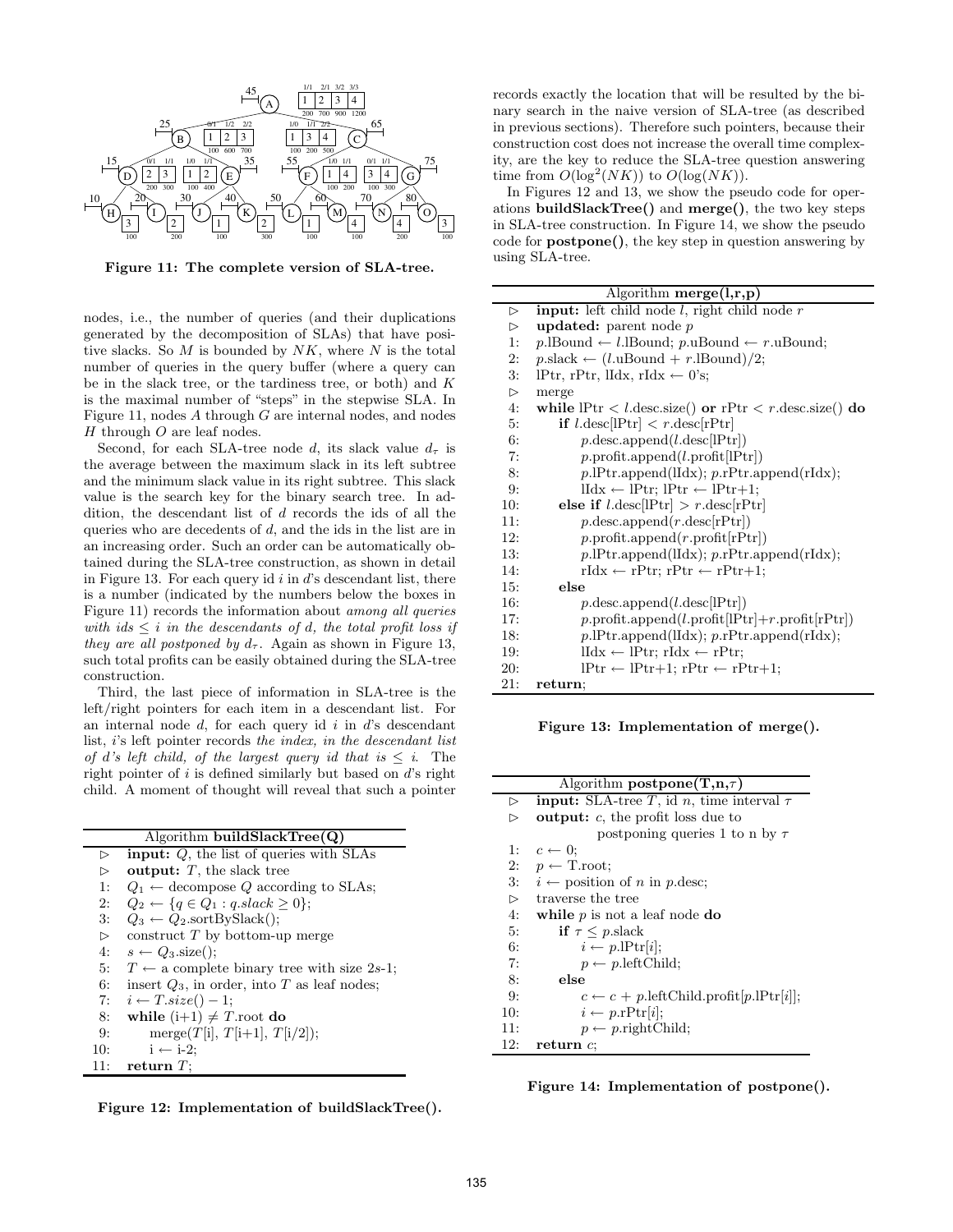#### **5.2 Space and Time Complexity**

We formally prove the space and time complexity of the above implementation. In the following, by SLA-tree we mean slack tree, because tardiness tree has the same complexities.

Theorem 1 (space complexity). *SLA-tree has a space complexity of* O(NK log(NK))*, where* N *is the number of queries in the query buffer and* K *is the maximal number of steps in the stepwise SLAs.*

PROOF. The number of leaf nodes in SLA-tree is bounded by NK and so the height of the SLA-tree is bounded by  $log(NK)$  and the total number of nodes bounded by  $2NK$ . The space that each node  $d$  requires is linear in the size of  $d$ 's descendant list. Because each query id occurs at most  $K - 1$ times at a given tree level, the total size among all descendant lists at each level of the SLA-tree is bounded by NK. So the space complexity for SLA-tree is  $O(NK \log(NK))$ .  $\Box$ 

THEOREM 2 (TIME COMPLEXITY). *The time complexity for building SLA-tree is* O(NK log(NK)) *and for querying SLA-tree is* O(log(NK))*.*

PROOF. The initial sorting of slacks takes time  $O(NK \log(NK))$ . During SLA-tree construction, a merge is called on each internal node d where the time for merge is linear in the size of the descendant list of d's left child and that of d's right child. Because each item in a descendant list at level l of the SLAtree is visited exactly once during the merge at level *l-1*, the total amortized time for merges at each level of SLA-tree is  $O(NK)$  and so the time complexity for constructing the whole SLA-tree is  $O(NK \log(NK))$ .

The time for a traversal of SLA-tree (i.e., answering one *postpone* question) is the time spent at each node multiplied by the number of nodes visited during the traversal: the former is a constant and the latter is  $O(log(NK))$ . So the time complexity for querying SLA-tree is  $O(\log(NK))$ .  $\Box$ 

# **6. APPLICATIONS OF SLA-TREE IN PROFIT-ORIENTED DECISION SUPPORT**

Now by exploiting the two primitives in the SLA-tree framework, i.e.,  $postcone(m,n,\tau)$  and  $expectite(m,n,\tau)$ , we are able to efficiently ask a variety of "what if" questions, whose answers can be of great value for supporting profitoriented optimization of database management tasks. In this section we show three application examples for SLA-tree, namely scheduling, dispatching, and capacity planning<sup>4</sup>.

#### **6.1 SLA-Tree for Scheduling**

In this subsection, we demonstrate how to use SLA-tree for supporting profit-oriented decisions on query scheduling. We study two cases. In the first case, queries are simply buffered and executed according to their arrival time. In other words, we can consider this case as a first-come-firstserve (FCFS) scheduling policy, whereas it is obvious that such a policy is cost-unaware. In the second case, we assume there already exists a baseline SLA-aware scheduling policy, such as the cost-base-scheduling (CBS [15]). However, even in this case, maximizing the total SLA-based profit, a special case of which is the knapsack problem [8], is an NPhard problem. So most SLA-aware scheduling policies used

<sup>4</sup>Due to the space limitations, we could not include other applications that make use of expedite().

certain heuristics (e.g., CBS assumes a distribution of the waiting time for each query, independent of other queries) and further improvement by using SLA-tree is possible.

Based on SLA-tree, we propose a very simple scheduling algorithm by directly looking at the profit change in the following way. For each query  $q_i$  in the query buffer, we ask "what will the profit gain be if we rush  $q_i$ , instead of  $q_1$ , to be executed next, with all other conditions unchanged." Then instead of picking  $q_1$ , which was in the front of the buffer, we select  $q_i$ , whose immediate execution brings in the maximum profit gain, to be executed next. Such a simple SLA-tree based method is expected to make SLA-unaware baseline policies to become SLA-aware, and improve already SLA-aware baseline policies by taking all the queries in the buffer into consideration.

Now the problem boils down to how to efficiently compute the profit gain of rushing each  $q_i$  to the front of the buffer. By expediting  $q_i$ , we change the total profit in two ways. First, there will be a potential profit gain because  $q_i$  is executed earlier than it was originally scheduled (e.g., originally  $q_i$  was not supposed to be completed on time, but it can be completed on time if it is rushed to be executed first). Second, there will be a potential profit loss because queries  $q_1$ through  $q_{i-1}$  will be postponed by  $\tau_i$ , the execution time of  $q_i$ , from their original schedule. That is, the potential profit gain of rushing  $q_i$  is

$$
p_i = p_{gain}(q_i) - p_{loss}(q_1,\ldots,q_{i-1}).
$$

The first part can be easily obtained by looking at  $q_i$  and the second part is exactly **postpone** $(1,i-1,\tau_i)$ , where  $\tau_i$  is the execution time of  $q_i$ .

Our SLA-tree scheduling policy will pick  $q_i$  to be executed next where

$$
j = \arg \max (p_{gain}(q_i) - p_{loss}(q_1, \ldots, q_{i-1})).
$$

This scheduling policy takes  $O(NK \log(NK))$  time by using SLA-tree: building the SLA-tree from scratch takes time  $O(NK \log(NK))$ ; for each i such that  $1 \lt i \leq N$ , we call **postpone**() once for query  $q_i$  to answer "what if  $q_i$  is rushed to be executed first", and each question takes  $O(log(NK))$ time to answer.

#### **6.2 SLA-Tree for Dispatching**

i

So far we have focused on the single buffer/single server case. As long as in the system each database server has its own query buffer and the scheduling decision is made locally (i.e., independent of other servers), the SLA-tree framework can be applied to each database servers individually. However, there do exist issues that cannot be handled independently, where dispatching is such an example.

Assume we have a centralized dispatcher that assigns a query  $q$  to one of the several database servers that can execute the query. A naive dispatching policy, such as Round-Robbin or least-work-left (LWL), will dispatch queries regardless of the current *profit* conditions of the database servers. A more profit-aware dispatching policy can ask the "what if" question to each database server  $S_i$ , i.e., "What will be  $S_i$ 's expected profit change if q is dispatched to  $S_i$ ?" The profit change here depends on the profit brought by  $q$ itself as well as the potential profit loss brought by inserting q to the query buffer of  $S_i$ , which affects other queries in the buffer. After obtaining the answers to these "what if" questions, a profit-aware dispatcher can then dispatch the query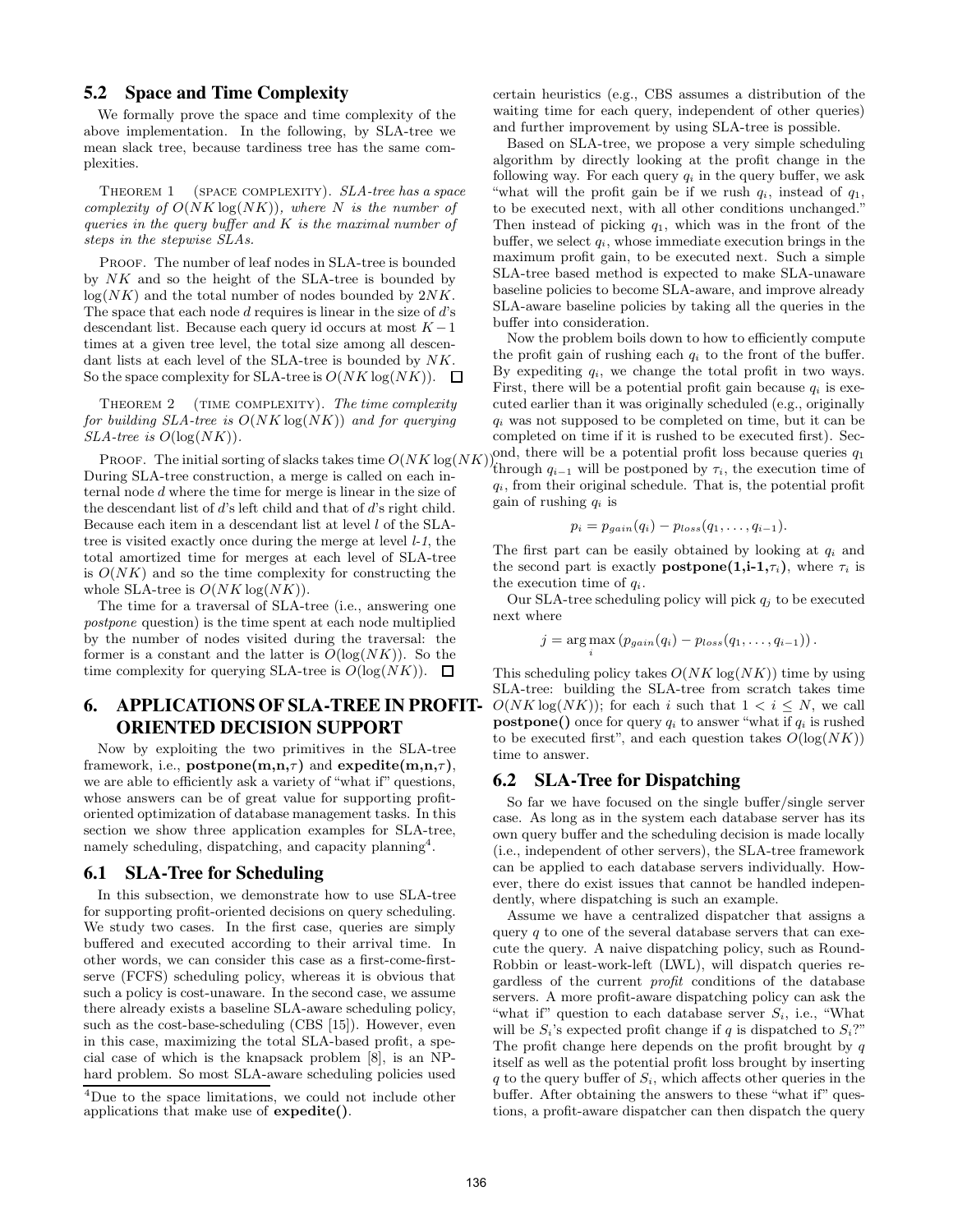q to the server that results in the maximal profit gain, or drop q if profit impacts for all the servers are negative and if admission control is activated.

Such profit change turns out to be answerable by SLA-tree in the following way. We first build an SLA-tree for queries in  $S_i$ 's query buffer without inserting q and from the SLAtree and read the total profit. And then we ask SLA-tree the potential impact on the profit of  $S_i$  if q is inserted in the middle of  $S_i$ 's buffer (according to the scheduler) in  $O(\log(NK))$ time. However, building an SLA-trees from scratch just to answer such a "what if" question is inefficient. Actually, it can be shown that as long as the scheduling policy satisfies a very minor condition, constructing a new SLA-tree is not needed. Instead, we can derive from the most recent SLA-tree, assuming it has been saved, in  $S_i$  to answer the dispatching related "what if" question in  $O(log(NK))$  time. Details are skipped due to the space limitations.

It is worth noting that in our SLA-tree based dispatching, the servers can be heterogeneous (e.g., in terms of processing power), because each server has its own SLA-tree. That is, the potential impact on the profit of  $S_i$ , if q is inserted in the middle of  $S_i$ 's buffer, is computed based on the execution time of  $q$  on  $S_i$ , where such an execution time can be different for different servers. In addition, our SLA-tree based dispatching is scalable to the number of servers—the "what if" questions can be computed in parallel among the servers by using the SLA-trees at the servers.

#### **6.3 SLA-Tree for Capacity Planning**

Capacity planning is crucial for the success of a cloud database service provider. In this section, we show a case how SLA-tree can help online resource allocation. We focus on the following fundamental question "what is the profit margin of adding an additional database server?" An accurate answer to this question, or even a good approximation, is very valuable for a service provider.

Assuming currently there are m database servers, in total making a profit of \$a per day. A naive estimation is that adding another server will bring in additional  $\alpha/m$  profit per day. Obviously, such an estimation may not be accurate. Consider two extreme cases. First, the system is overprovisioned, hence most of the time the database servers are idle. In such a case, adding another server may not improve profit proportionally, because the current capacity achieves the best profit already. In the second case, the system is heavily loaded. In such a case, adding another server, in addition to handling more queries, may help reduce the waiting time of queries in existing servers and therefore improve the profit in a super-linear rate.

Here we describe a way to use SLA-tree to get an approximation of the profit margin of an additional server. When an incoming query  $q$  arrives, the dispatcher asks the potential profit gain (or loss) of inserting  $q$  to each server and then picks the server  $S_i$  that reports the largest potential gain (or smallest loss), which we indicate by  $g_i$ . At the same time, the dispatcher asks the same "what if" question to a fictitious idling server and gets an answer  $g_0$ . Then  $g_0 - g_i$  is the current profit margin of an additional server, and such a profit margin will be achieved by an execution time  $\tau$  (of q) at the fictitious new server. Accumulating such potential margins over time, we can get an approximate answer to the profit margin of adding one additional server to the system.

# **7. EXPERIMENTAL STUDIES**

In this section, we conduct experimental studies. We first focus on the effectiveness of SLA-tree in terms of supporting decisions on scheduling, dispatching, and capacity planning. Then, we investigate the efficiency and robustness of the SLA-tree framework.

#### **7.1 Experiment Setting**

In the experiments, we use three data sets that cover different data statistics. The first data set is a synthetic data set with query execution times following an exponential distribution, which has been commonly used and analyzed in previous studies [16], with a mean execution time of 20ms. For the second set of experiments, we used job traces derived from the published parameters of real-life systems [9], where query execution times follow a Pareto (i.e., long tail) distribution. Such a distribution represents a typical mixed workloads in real systems. Following [9], we set the minimum value of the Pareto to be 1ms and the Pareto index to be 1. The resulting workloads have mean values around 25ms. The histograms of query execution time for these two data sets are given in Figure 15 (note the logarithm scale for Pareto).



Figure 15: The histograms of query execution time for the first and the second data sets.

The third data set is the Star Schema Benchmark (SSBM) [1], which is a data warehousing benchmark derived from TPC-H. There are 13 queries in SSBM benchmark and we generate workloads by uniformly sampling among them. For the query execution time, we exactly followed the figures reported by Abadi et al. [1]. The query execution time is given in Table 1. For query arrival rate, we adopt the Poisson distribution. For convenience we refer the three data sets as Exp, Pareto, SSBM, respectively.

Table 1: Query execution time for queries in SSBM benchmark, as reported by Abadi et al. in [1].

| query                        |     | $q_2$ | qз                          | q4       | q5          | q6       | q7     |
|------------------------------|-----|-------|-----------------------------|----------|-------------|----------|--------|
| $_{\rm time}$<br>$\rm ms$    | ı.v |       | $\ddot{\phantom{0}}$<br>∪.∠ | 6.GI     | । २<br>10.U |          | 16. .  |
| query                        | q8  | q9    | $q_{10}$                    | $q_{11}$ | $q_{10}$    | $q_{13}$ | verage |
| $_{\rm ms}$<br>$_{\rm time}$ | 6.9 | 6.4   | 3.U                         |          |             | 6.4      |        |

In terms of SLAs, for obvious business reasons, there are not many publicly available numbers. Therefore, we choose to use several case studies to illustrate the potential profit benefits of the SLA-tree framework. The first case, which we refer to as  $SLA-A$ , is a  $1/0$  profit  $SLA$  as given in Figure16(a). Results for case SLA-A offer some intuitive interpretation the profit loss is the same as the fraction of customers who missed their (sole) deadline. The second case, which we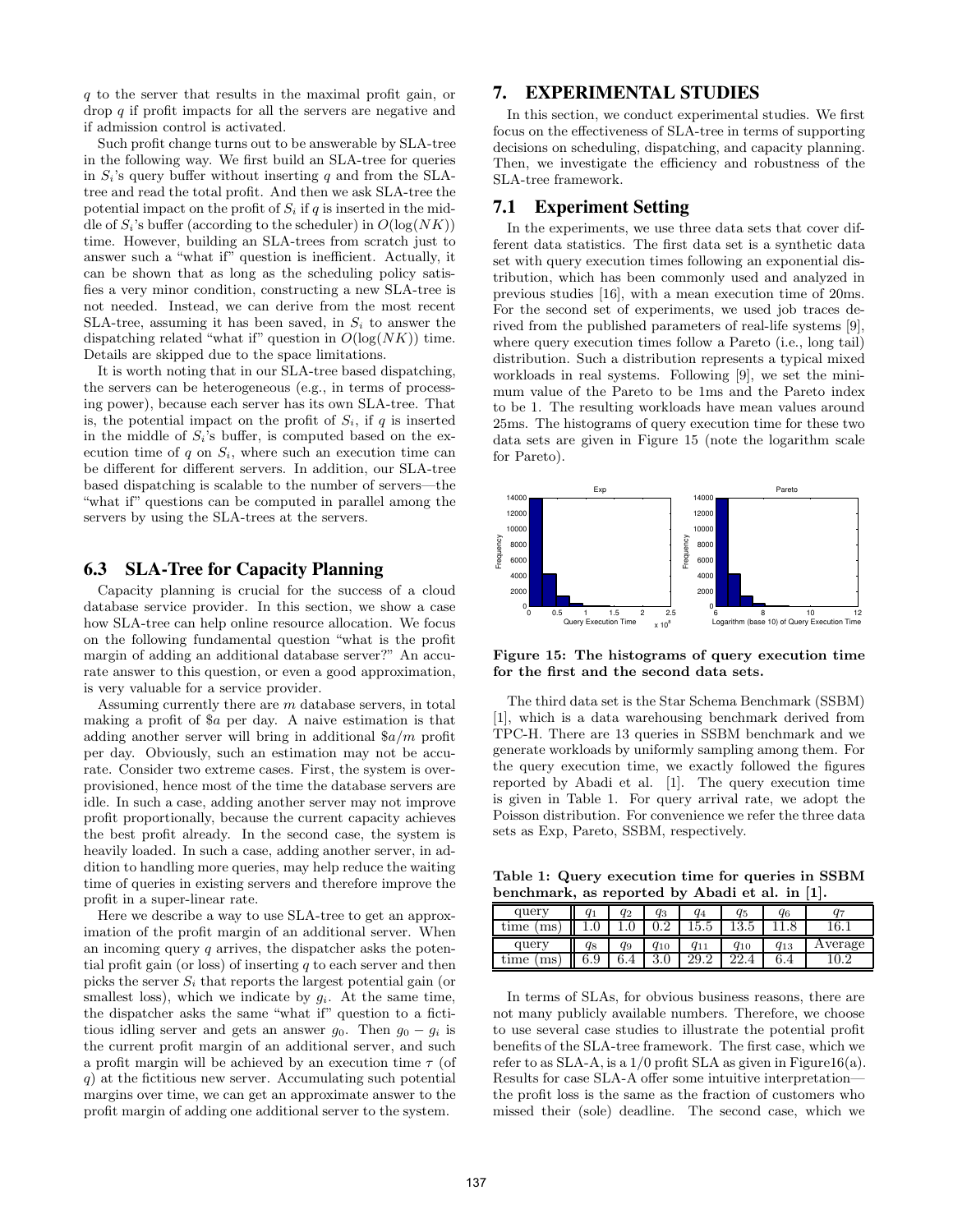Table 2: Scheduling: average profit loss per query for different algorithms.

| SLA Type                     | $SLA-A$ |                  |      |      |        |      |      |             |      | $SLA-B$ |      |     |      |        |      |      |      |         |
|------------------------------|---------|------------------|------|------|--------|------|------|-------------|------|---------|------|-----|------|--------|------|------|------|---------|
| Workload                     |         | Exp              |      |      | Pareto |      |      | <b>SSBM</b> |      |         | Exp  |     |      | Pareto |      |      | SSBM |         |
| System Load                  | U. 5    |                  | 0.9  | J.O  |        | 0.9  | U.Ə  | u.          | 0.9  | 0.5     | υ.,  | 0.9 | 0.5  | U.,    | 0.9  | 0.5  | υ.   | 0.9     |
| $_{\rm FCFS}$                | .332    | .454             | .601 | .280 | 404    | .540 | .368 | 494         | .634 | .865    | 1.08 | .36 | 13   | 1.04   | 1.41 | '14  | .950 | ാറ<br>. |
| $FCFS + SLA$ -tree           | .274    | .341             | 416  | .258 | .371   | .492 | .307 | .370        | .437 | 755     | .896 | .04 | 662  | .959   | .28  | 615  | .753 | 908     |
| $_{\rm CBS}$                 | .275    | .34 <sup>7</sup> | 425  | .259 | .371   | .495 | .308 | .374        | 445  | .752    | .897 | .03 | .662 | .956   | 1.27 | 616  | .752 | .897    |
| $\text{CBS}+\text{SLA-tree}$ | .273    | .342             | 418  | .258 | .370   | 491  | .306 | .370        | 439  | .750    | .890 | .02 | .660 | .952   | 1.27 | .614 | 742  | .893    |

|  |  |  |  |  | Table 3: Dispatching: average profit loss per query for different algorithms. |
|--|--|--|--|--|-------------------------------------------------------------------------------|
|--|--|--|--|--|-------------------------------------------------------------------------------|

| SLA Type             |      | SLA-A |      |      |        |                    |        |      |      | $SLA-B$ |      |      |        |        |            |          |      |      |
|----------------------|------|-------|------|------|--------|--------------------|--------|------|------|---------|------|------|--------|--------|------------|----------|------|------|
| Workload             |      | Exp   |      |      | Pareto |                    |        | SSBM |      |         | Exp  |      |        | Pareto |            |          | SSBM |      |
| server $#$           |      |       | 10   |      |        | 10                 |        |      | 10   |         |      |      |        |        | 10         |          |      | 10   |
| LWL/CBS              | .381 | .30C  | .225 | .408 | .266   | .218               | $\sim$ | .339 | .283 | .964    | .821 | .689 | .06    | .671   | 505<br>ے د | .804     | .674 | .562 |
| LWL/<br>/SLA-tree    | .375 | .296  | .223 | 404  | .260   | .209               | .408   | .336 | .282 | .958    | .817 | 686  | . . 05 | .65    | .          | 794      | .670 | .561 |
| $SLA$ -tree/SLA-tree | .300 | .242  | .208 | .220 | .056   | .048<br><b>THE</b> | .341   | .282 | .252 | .869    | 743  | .654 | .613   | .202   | 168        | 717<br>. | .568 | .485 |

refer to as SLA-B, is a mixture of two SLAs as given in Figure16(b). We use case SLA-B to simulate the case where there are two types of customers with different profit profiles: regular buyers (left) and internal employees (right). Furthermore, when applying SLA-B to data sets Exp and Pareto, we assume the query execution time and query SLA are uncorrelated. In addition, we assume queries from buyers are 10 times more frequent than queries from internal employees. For the SSBM data set, we make the query execution time and query SLA correlated in the following way: if query execution time is more than 20ms, then we assume it is from an internal employee, otherwise, it is from a regular buyer; and then we assign corresponding SLAs to the query. For each experiment, we generate 20K queries and use the first 10K to warm up the system and the second 10K to measure the performance. For each test, we repeat 10 times with different random seeds and report the average.



#### Figure 16: The SLAs used in the experiments, where  $\mu$  is the mean query execution time for the corresponding workload.

As we consider the revenue part of the profit but not the cost (e.g., hardware cost) part, we choose to report the average profit loss for each customer with respect to the ideal world, where all the customers' first deadlines are met. The lower this average profit loss number is, the better the performance is. In the case of 1/0 profit SLA, this average profit loss is the same as the fraction of customers that miss their deadline.

#### **7.2 Experiments on Scheduling**

We first study the performance of our scheduling algorithm based on SLA-tree. We study the case where the queries are executed in a first-come-first-serve (FCFS) order and the case where a sophisticated cost based scheduling (we chose CBS by Peha et al. [15]) is used to determine the original order of query execution.

Table 2 reports the average profit loss of FCFS and CBS, as well as our new algorithms of combining SLA-tree with FCFS and CBS. In the table we report the performance for different data sets under different system loads and different SLAs. From the results we have several observations. First, using SLA-tree *always* improves over the original scheduling, whereas the improvement on FCFS is more significant. The improvement over CBS, albeit marginal<sup>5</sup>, is due to the fact that CBS assigns a priority score to each query *independent of* the current system condition (e.g., when computing the priority score for a query q, CBS does not care whether or not there are other queries waiting in the buffer), whereas SLA-tree uses *all* the current queries in the buffer to analyze a series of what-if scenarios. Second, using SLA-tree to adjust the naive FCFS gives performance similar to that of the sophisticated CBS. In addition, recall that scheduling is only one of the application areas for SLA-tree, whereas CBS is a scheduling policy and cannot deliver other information management capabilities of SLA-tree.

# **7.3 Experiments on Dispatching**

For dispatching, we compare SLA-tree dispatching with the well-known least-work-left (LWL) algorithm, which has shown state-of-the-art performance [12]. Table 3 reports the performance comparison (using CBS as the baseline scheduling). As can be seen, the profit-aware SLA-tree dispatching improves the profit significantly, especially for the Pareto workload. In addition, in the table we also report the case where LWL is used with CBS-SLA-tree scheduling, where the profit improvement is much less significant, and this verifies that the profit gain *does* come from the profit-oriented dispatching.

## **7.4 Experiments on Capacity Planning**

For capacity planning, we conduct the experiments in the following way. We first generate a workload of queries and run the system with n server, and then use *the same* workload trace to run the system with  $n+1$  servers. The profit change between the two cases is considered as the ground truth, namely the real profit margin of adding one server to the current system with  $n$  servers.

Table 4 reports the performance in terms of estimation error for  $n = 2, \ldots, 10$ . As can be seen, SLA-tree provides a practical estimation compared to ground truth.

#### **7.5 Experiments on Robustness**

One requirement for the SLA-tree framework is that the

<sup>&</sup>lt;sup>5</sup>The relatively good performance of CBS confirms the claim in [15] that CBS performs almost as well as the oracle algorithm.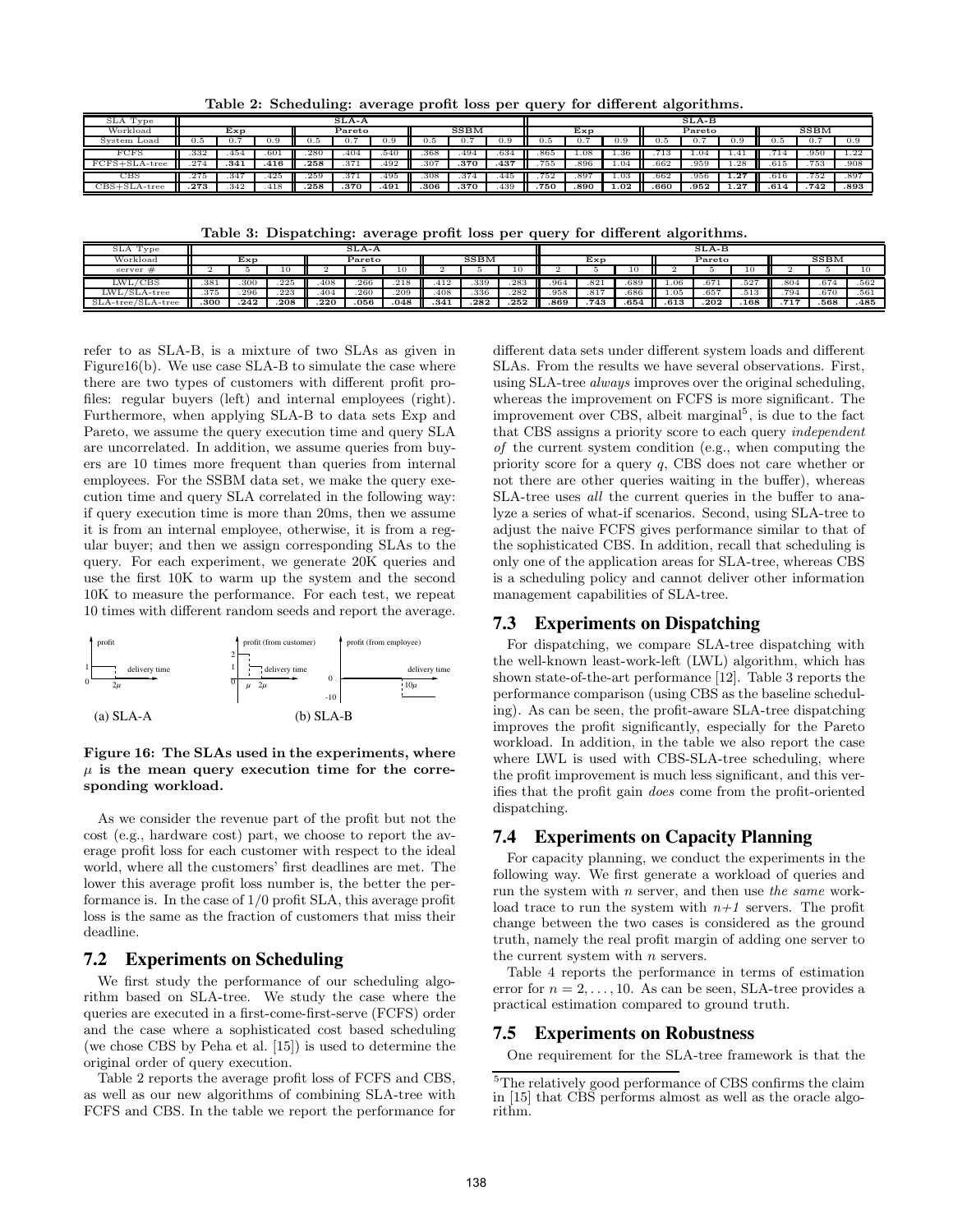Table 4: Profit gain estimation performance for SLA-A, with the system load set to 0.9.

|        | Server $#$          |      |      |      | Ο    |      |      |      | 9    | 10   |
|--------|---------------------|------|------|------|------|------|------|------|------|------|
|        | ground truth        | 115  | 086  | 070  | .063 | 056  | .050 | .047 | .045 | .039 |
| Exp    | SLA-tree estimation |      | .097 | .066 | .050 | 038  | .030 | .026 | .021 | .018 |
|        | ground truth        | 148  | .063 | 034  | .018 | 021  | .009 | .013 | .013 | .010 |
| Pareto | SLA-tree estimation | .081 | .032 | 019  | .013 | 010  | .008 | :00  | .006 | .005 |
|        | ground truth        | 126  | .094 | 080  | .067 | 056  | .054 | .053 | .048 | .047 |
| SSBM   | SLA-tree estimation | 184  | 104  | .073 | .053 | .042 | .034 | .029 | .024 | .020 |

Table 5: Robustness of scheduling: average profit loss per query for different algorithms, with the system load set to 0.9.

| SLA Type        | $SLA-A$ |      |                  |      |        |      |     |      | $SLA-B$ |          |      |          |      |          |                  |          |      |           |
|-----------------|---------|------|------------------|------|--------|------|-----|------|---------|----------|------|----------|------|----------|------------------|----------|------|-----------|
| Workload        |         | Exp  |                  |      | Pareto |      |     | SSBM |         |          | Exp  |          |      | Pareto   |                  |          | SSBM |           |
| scale<br>error  | 0.١     | ററ   | $\pm \cdot \cup$ | 0.0  | 0.2    |      | 0.0 | 0.2  | 1.0     | $_{0.0}$ | 0.2  | 1.0      | 0.0  | 0.2      | 1.0              | $_{0.0}$ | 0.2  | $\pm 0.0$ |
| $_{\text{CBS}}$ | 425     | .467 | .550             | .495 | 529    | .582 | 445 | .491 | .581    | 1.04     | 1.07 | $\Omega$ | 1.26 | $1.35\,$ | 1.51             | .897     | .992 | 1.26      |
| $CBS+SLA-tree$  | 418     | .467 | .551             | .491 | 528    | .582 | 439 | 488  | .581    | 1.04     | 1.08 | 21       | .26  | 1.35     | $\sim$ .<br>'.51 | .893     | 1.02 | 1.28      |

*exact* query execution time has to be known in advance, which may be difficult to obtain accurately. In this experiment, we test the robustness of SLA-tree, assuming the query execution time is estimated with certain errors.

Following [9], we apply SLA-tree algorithms by using the *estimated* query execution time while at the running time, we scale the estimated execution time of each query by a random number to get the *real* execution time. We studied two cases where the scaling factor follows different Gaussian distributions: the scaling factor following  $N(1,0.2)$ , for a smaller error, and following  $N(1,1.0)$ , for a larger error.

Table 5 compares the performance of CBS and CBS+SLAtree scheduling policies, under a system load of 0.9. As can be seen, both CBS and SLA-tree suffer from the inaccurate estimation in a similar way and this is reflected in the bigger profit losses. As the error gets larger, i.e., from  $N(1,0.2)$ to  $N(1,1.0)$ , the profit loss for both scheduling policies gets bigger. Table 6 compares the performance of LWL and SLAtree dispatching algorithms, with the number of servers set to 5. As can be seen, again, both LWL and SLA-tree suffer from the inaccurate estimation and this is reflected in the bigger profit losses. However, it is interesting to observe that the fact that SLA-tree significantly outperforms LWL still remains valid in all the cases.

#### **7.6 Experiments on Running Time**

Finally, we study the scalability of the SLA-tree algorithm. We conduct the study by logging, during the execution of SLA-tree scheduling, the time needed for building and querying SLA-tree under different query buffer lengths.

To analyze the time complexity, we pushed the system into the limits as follows. First, we set the system load to be 0.99, the borderline of saturation; second, we set the



Figure 17: The scatter-plot for the running time of building and querying SLA-tree under different query buffer lengths.

threshold in SLA-A to very large values in order to force SLA-tree algorithm to build and query very large slack trees (because a lot of queries will have positive slacks).

In Figure 17 we show the scatter-plot of the running time of the SLA-tree scheduling algorithm (including both building and querying the SLA-tree) versus the number of queries waiting in the buffer. As can be seen, even up to thousands of queries to be scheduled, the running time of SLA-tree (again, including both the time of building the SLA-tree from scratch and that of querying the SLA-tree) behaves in a rather linear manner<sup>6</sup>. Such running time, e.g., less than 1ms for scheduling 500 queries (on a Xeon PC with 3GHz CPU), demonstrates that the SLA-tree framework is practical for real applications.

#### **8. SOME LIMITATIONS OF SLA-TREE**

In this section, we discuss some limitations of the SLAtree framework.

# **8.1 SLA-tree Requires An Existing Query Execution Order**

An underlining assumption of the SLA-tree framework is that there exists a known order of execution among the queries in the buffer. This is a main limitation of the SLAtree framework. The reason for this assumption is that in the SLA-tree framework, we have to know what will happen in the near future, in order to improve performance and to answer various "what if" questions. Fortunately, however, in real applications, such an existing order of execution is not very uncommon. For most commonly used static prioritization policies, such an order can be easily derived, e.g., from the query arrival time (FCFS), query deadline (EDF), query execution time (SJF), or query cost (CBS).

## **8.2 SLA-tree Based Scheduling is A Greedy Algorithm**

The SLA-tree based scheduling is a greedy algorithm and cannot guarantee the schedule to be globally optimal. This is true even in the offline case, where all the queries are known beforehand. Table 7 shows a simple example with three queries  $q_1$ ,  $q_2$ , and  $q_3$ , each of which has a single deadline and corresponding profit. From the table we can see that starting from the original execution order  $(q_1, q_2, \text{and})$ then  $q_3$ ), rushing either  $q_2$  or  $q_3$  to the front of the buffer

<sup>6</sup>The abnormalities in the plot are most likely due to OS factors such as cache missing.